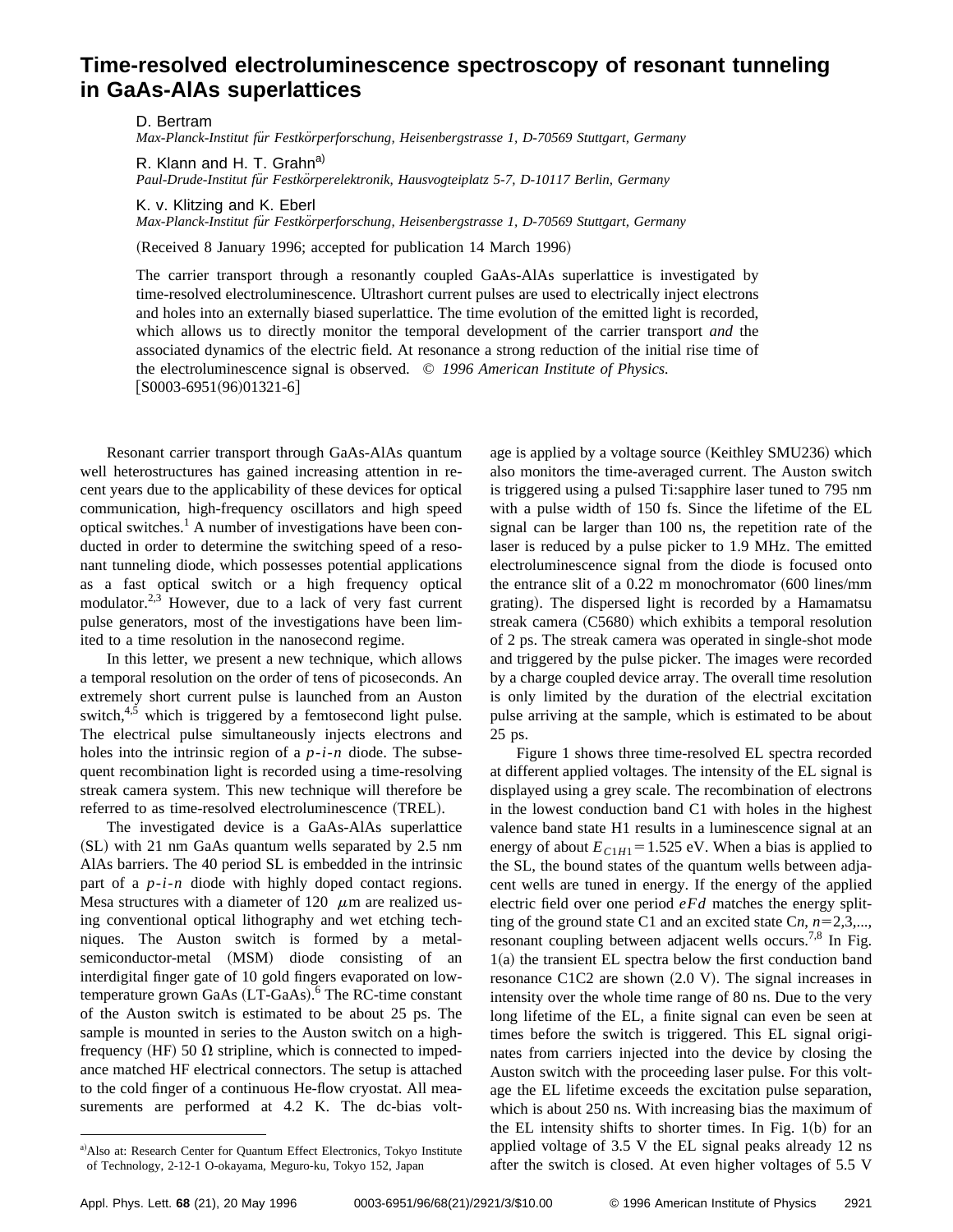

FIG. 1. Grey scale plots of the temporally and spectrally resolved electroluminescence signal for three different applied voltages: (a)  $2.0 V$ , (b)  $3.5 V$ , and (c) 5.5 V. The spectra are recorded at 4.2 K with a dc-bias applied to the Auston switch.

 $(cf. Fig. 1(c))$  the maximum of the EL intensity again occurs at later times  $(35 \text{ ns})$ . While the intensity gives information about the carrier transport, the spectral position of the EL line provides information about the electric field strength in the superlattice. Looking at Fig. 1 again, the EL emission at very short times (near  $0$  ns) is always shifted to lower energies compared to the spectra at very long times (essentially the remaining signal before the switch is closed again). This redshift originates from the Stark-effect of the electric field, which is created by the carriers injected via the electrical excitation pulse. Thus, with increasing time the electric field across the SL is reduced by tunneling and subsequent recombination of carriers. This reduction of the electric field is directly monitored by the increasing blueshift at longer times. For larger applied voltages (off resonance) this behavior is even more pronounced since the initially created field is higher and the carrier transport is slower thus resulting in a larger blueshift of the emission line at very long times, i.e. from the proceeding pulse.

The origin of the reduced rise time at 3.5 V is resonant tunneling from the C1-state of one quantum well  $(QW)$  into the second conduction subband of the adjacent QW. This resonant behavior can be clearly seen in Fig. 2, where the integrated intensity of the EL transition 10 ns after applying the bias is plotted versus the applied dc voltage. The voltage dependence of the EL intensity shows an onset at 2 V, which corresponds only to a small applied electric field, since the built-in voltage due to the highly doped contact regions amounts to approximately  $V_{BI} = 1.52$  V. With increasing applied voltage, the intensity exhibits a maximum at 3.5 V, which is slightly above the calculated conduction band resonance C1C2. The calculation was performed in the effective mass approximation by numerically solving Schrödinger's equation in the presence of a constant, homogeneous electric field for an isolated system of two QWs separated by a tunneling barrier of 2.5 nm width. For higher voltages the intensity first decreases followed by a strong increase with a second maximum at 8 V. This resonance is slightly above the calculated C1C3 resonance. The small difference between observed and calculated resonance voltages probably originates from a field screening by residual carriers at the contacts, which are still present until the next excitation pulse arrives. This interpretation is supported by the observation of a weak EL signal prior to the arriving laser pulse.

In order to analyze the transient behavior of the EL intensity, we have taken temporal streaks from the images, which are spectrally averaged over the recombination energy range of the C1H1 transition. The inset of Fig. 3 shows a comparison of two streaks for different bias voltages. The solid line corresponds to a streak recorded at the C1C2 resonance field strength, whereas the dashed line indicates a



FIG. 2. Voltage dependence of the spectrally integrated EL intensity at 10 ns after triggering the Auston switch. Two resonances are clearly observed at 3.5 and 8.0 V.